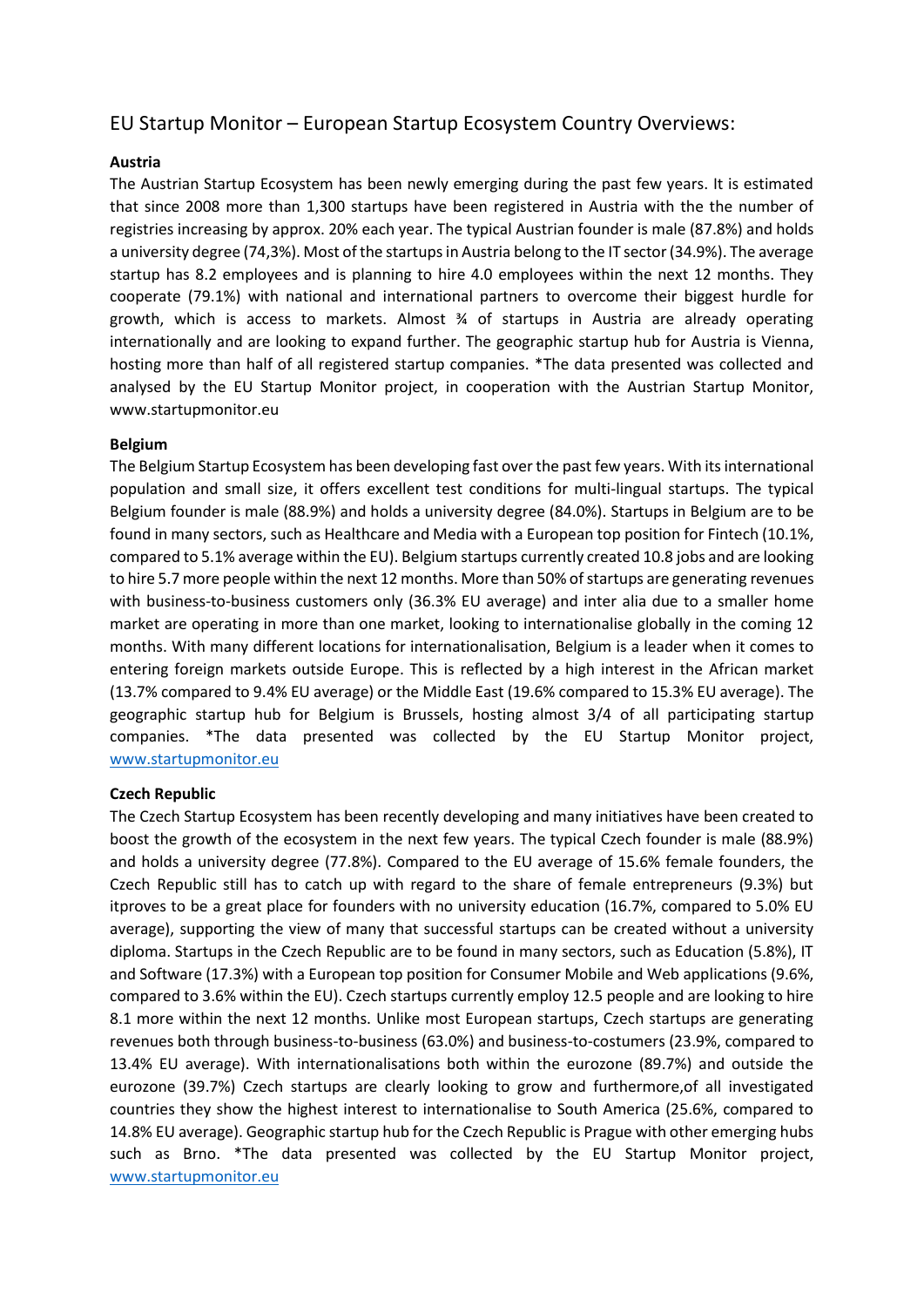#### **Denmark**

The Danish Startup Ecosystem has been developing steadily over the past decade. The typical Danish founder is male (87.2%) and holds a university degree (91.5.%). A very positive tendency to be seen in Denmark is the open working culture as 73.9%, compared to 54.4% EU average completely agree to give their employees a high degree of freedom to perform their work. Startups in Denmark are to be found in many sectors, such as IT and Software development (27.7%) or Software as a Service (25.5%), with leading roles in the bio-tech/med-tech sector (8.5%, compared to 6.5% EU average) and the Green-technology sector (8.5%, compared to 4.0% EU average). Danish startups currently employ 12.5 people and are planning to hire 7.8 more within the next 12 months. Most Danish startups are generating revenues mainly or completely through business-to-business (82.1%). Danish startups show a great interest in internationalisation. While 87.0% want to internationalise within the eurozone, 54.8% of Danish startups (compared to 39.7% EU average) are looking to enter global markets. The geographic startup hub for Denmark is Copenhagen. \*The data presented was collected by the EU Startup Monitor project, [www.startupmonitor.eu](http://www.startupmonitor.eu/)

#### **France**

The French Startup Ecosystem has been developing steadily over the past decade. The typical French founder is male (80.0%) and holds a university degree (94.3%). Compared to other European countries, a large share of founders completed a Master's degree (78.6%, compared to 53.0% EU average) or even a PhD (14.3%, compared to 12.6% EU average). Startups in France are to be found in many sectors such as Software as a Service (21.4%). In the fields of Education (7.1%, compared to 3.5% EU average) and Green Technologies (7.1%, compared to 6.4% EU average) the sectorial representation of startups is above EU average. French startups currently employ 17.1 people (compared to 12.85 EU average) and are planning to create 9.8 more jobs within the next 12 months. This emphasises the important role startups play in European job markets and proofs how much these innovative businesses do to boost their national economy. Many French startups are generating revenues completely through business-to-business (60.9%) and mainly within the eurozone (71.0%), while international operations go beyond European borders. The share of revenue being created in the U.S. (13.9%) is for example higher than that of other European countries (8.9%). The geographic startup hub for France is Paris, with the majority of startups operating from here. \*The data presented was collected by the EU Startup Monitor project, [www.startupmonitor.eu](http://www.startupmonitor.eu/)

#### **Germany**

The German Startup Ecosystem has been developing steadily over the past decade. The typical German founder is male (82.4%) and holds a university degree (88.8%). A very positive tendency to be seen in Germany is the increased share of female founders, both in population (15.1% compared to 15.6% EU average) and in initiatives. Startups in Germany are to be found in many sectors, such as IT and Software development (22.6%) or Software as a Service (22.1%), and have a leading role in the bio/med-tech sector (9.3%, compared to 6.5% EU average). German startups currently employ 17.2 people and are planning to create 9.0 more jobs within the next 12 months. While most German startups are generating revenues mainly or completely through business-to-business (72.9%), a noticeable portion of startups also serves the end costumer directly (23.5%). German Startups are showing to have a global approach to internationalisation. While 84.8% want to internationalise within the eurozone, 41.6% are looking to enter global markets, too. 25.6% of startups are planning to got to Asia, where revenues are already being created for 4.2% of the German startups (compared to 2.6% on EU average). The geographic startup hub for Germany is Berlin, with growing regions for innovation all over the country and in cities such as Munich or Hanover. \*The data presented was collected by the EU Startup Monitor project, [www.startupmonitor.eu](http://www.startupmonitor.eu/)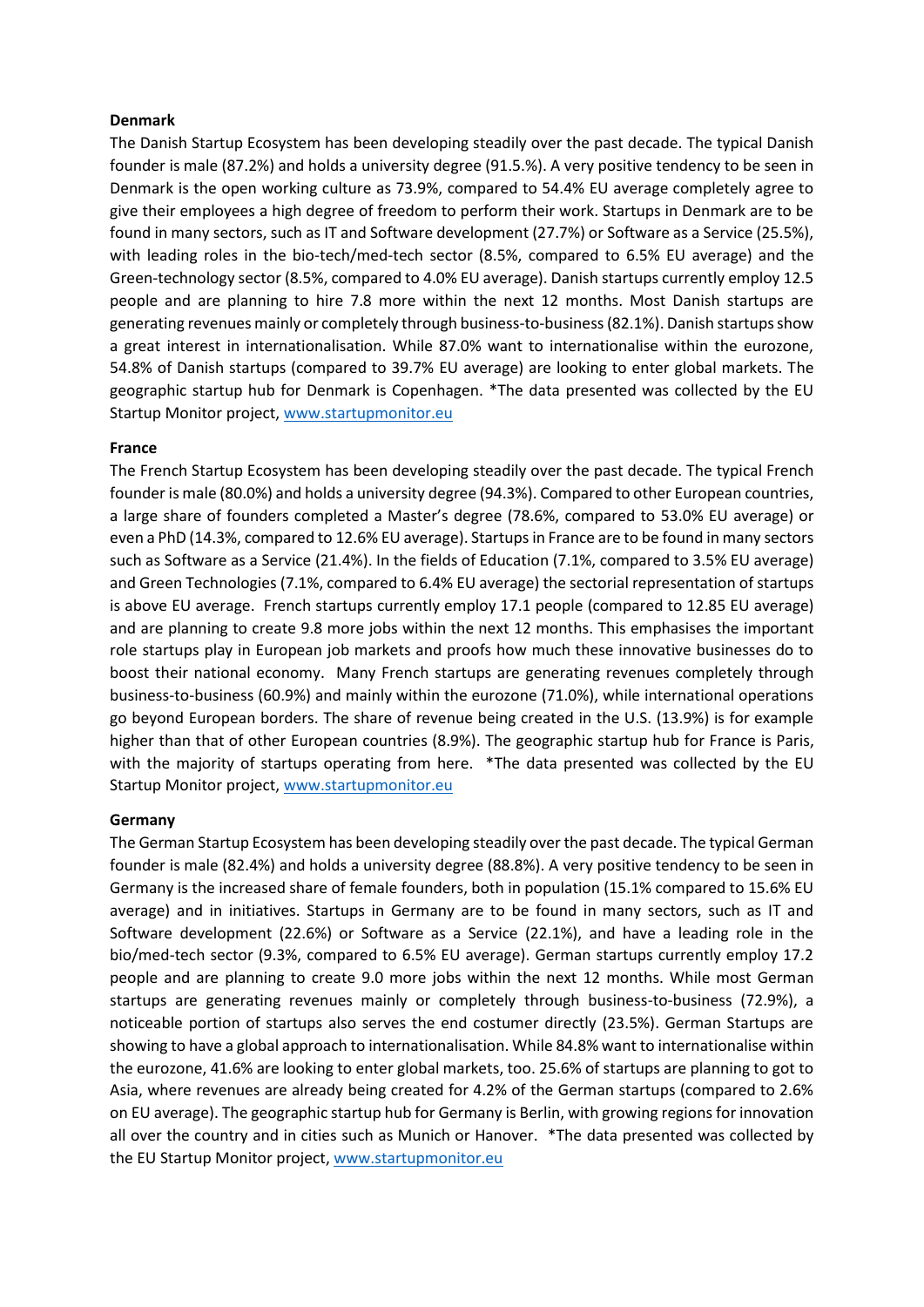# **Greece**

The Greek Startup Ecosystem has been rapidly developing over the past five years. The typical Greek founder is male (82.9%) and holds a university degree (95.1%). The Greek founders showed one of the highest percentage of Bachelor graduates among European founders (26.8%, compared to 19.3% EU average). One third 1/3 of startups in Greece are to be found in the traditional Software as a Service sector (36.6%), while they are also active in other sectors, such as Bio tech (7.3%, compared to 6.5% average). Greek startups currently employ 9.0 people and are looking to hire 5.5 more within the next 12 months. Greek startups are known especially for their open and entrepreneurial culture. 76.3% of respondents for example stated to seek strategic advice from their staff. Greek startups are generating revenues mostly through business-to-business (72.7%) and within the eurozone (78.0%). All Greek respondents' startups had either their entire or some (82.1%) financing from EU investors. The geographic startup hub for Greece is Athens with some startups also in Thessaloniki. \*The data presented was collected by the EU Startup Monitor project, [www.startupmonitor.eu](http://www.startupmonitor.eu/)

## **Hungary**

The Hungarian Startup Ecosystem has been newly developing and many initiatives such as a large governmental funding program have been created to boost the ecosystem in the next five years. The typical Hungarian founder is male (76.3%) and holds a university degree (73.7%). Compared to the EU average of 15.6% female founders, Hungary is a great example for female entrepreneurship, which is reflected by 23.7% female founders. Hungary is also a good example for successful entrepreneurs without university education. 26.3% of founders (compared to 13.5% in Europe) have no university degree. Startups in Hungary are to be found in many sectors such as Consultancy (13.2%), IT and Software (18.4%) with a European top position for Education (15.8%, compared to 3.2% within the EU). Hungarian startups currently created 7.4 jobs and are looking to hire 6.0 more people within the next 12 months. Unlike most European Startups, Hungarian Startups generate revenues both through business-to-business (22.9%) and business-to-costumers (20.0%, compared to 6.6% European average). With internationalisations both within the EU (90.3%) and outside the eurozone (58.1%) Hungary's startups are clearly looking to grow. The geographic startup hub for Hungary is Budapest with growing communities in other regions such as Szeged or Pecs. \*The data presented was collected by the EU Startup Monitor project, [www.startupmonitor.eu](http://www.startupmonitor.eu/)

## **Ireland**

The Irish Startup Ecosystem has been developing steadily over the past decade. The typical Irish founder is male (77.4%) and has a university degree (88.7%). Startups in Ireland are to be found in many sectors such as Fintech (7.3%, compared to 4.5% EU average) or IT and Software (25.2%, compared to 16.1% EU average). With regard to entrepreneurial culture, the Irish founders not only found in teams (on average 2.1 founders per startup) but also think in teams. For example many respondents completely agreed to share critical information with their staff (44.9%) and to seek advice for strategic decisions (47.46% compared to 30.1% EU average).

Irish startups currently employ 14.5 people and are planning to create 8.2 more jobs within the next 12 months. While most Irish startups generate revenues mainly or completely through business-tobusiness (79.2%), a noticeable portion of startups also serve the end costumer directly (12.9%, compared to 8.4% European average). The geographic startup hub for Ireland is Dublin, Cork and Galway being a growing spot for bio- and med-tech. \*The data presented was collected by the EU Startup Monitor project, [www.startupmonitor.eu](http://www.startupmonitor.eu/)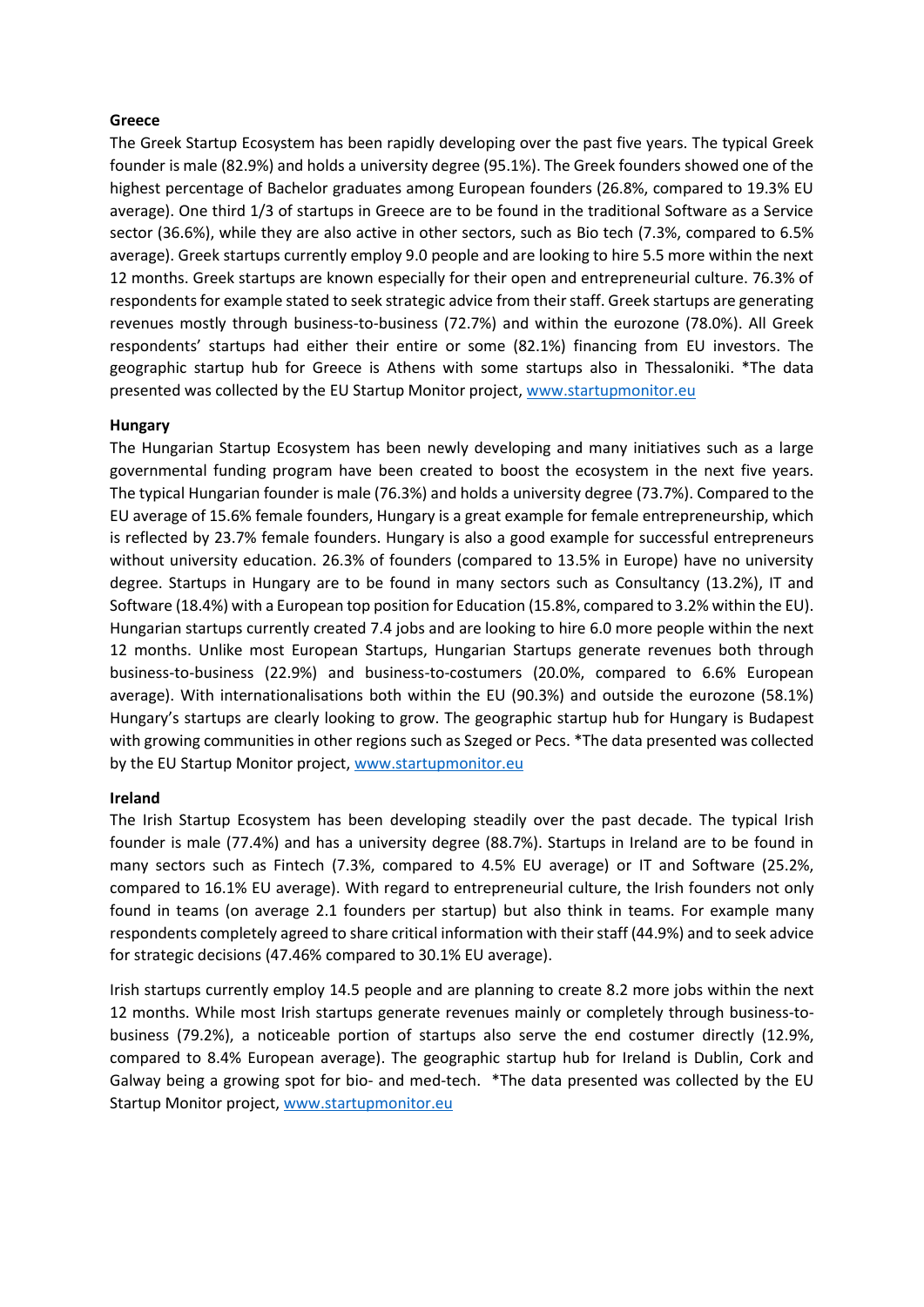## **Italy**

The Italian Startup Ecosystem has been developing fast over the past few years. With many governmental initiatives and an attempt to officially register startups, Italy is working hard on increasing its support for entrepreneurs. The typical Italian founder is male (84.8%) and holds a university degree (76.4%). Italian founders also show a high share of PhD absolvents (21.2%, compared to 12.6% EU average). Startups in Italy are to be found in many sectors, such as IT/ Software (21.2%) or Biotech (7.9%) with a European top position for startups in Industrial Technologies and Hardware Production (12.1%, compared to 6.4% average within the EU). The sampled startups currently employ 5.2 people and are looking to hire 3.4 more within the next 12 months. Most of the Italian startups are generating revenues through business-to-business customers (64.9%) and within the eurozone (90.6%, of which 81.0% are being generated in Italy). The major geographic startup hub for Italy is Rome, with Milan being an emerging center for innovators. \*The data presented was collected by the EU Startup Monitor project[, www.startupmonitor.eu](http://www.startupmonitor.eu/)

#### **Netherlands**

The Dutch Startup Ecosystem has been developing rapidly over the past few years and has received great attention by both the government and the private sector, resulting in multiple initiatives to benefit young entrepreneurs. The typical Dutch founder is male (77.8%) and holds a university degree (87.5%). A very positive tendency to be seen in the Netherlands is the high share of female founders (22.2%, compared to 15.6% EU female average). The Dutch Startup ecosystem shows one of the largest varieties in startup sectors with startups being created in both traditional sectors, like Industrial tech and Hardware production (11.1%) or Software as a Service (15.3%) and trending sectors, such as Green tech (11.1%, compared to 6.4% EU average). Dutch startups currently employ 11.3 people and are planning to hire 7.3 more within the next 12 months. Dutch startups are generating revenues mainly or completely through other businesses (72.1%), not the end customer. While 80.7% of Dutch startups are looking to internationalise within the eurozone, with 11.5%, compared to 9.4% EU average the interest in the African market is among the highest in Europe. The geographic startup hubs for the Netherlands are spread around the country with Amsterdam as innovative center. \*The data presented was collected by the EU Startup Monitor project, [www.startupmonitor.eu](http://www.startupmonitor.eu/)

#### **Poland**

The Polish Startup Ecosystem has been newly but actively developing over the past few years. The typical Polish founder is male (74.6%) and holds a university degree (81.7%). Compared to the EU average of 15.6%, Poland is with 23.9% female founders leading the way for European female entrepreneurship. Startups in Poland are to be found in many sectors such as IT and software development (21.1%), or Software as a Service (25.4%) with a European top position for the E-Commerce sector (9.9%, compared to 3.3% EU average). Polish startups currently employ 10.6 people and are looking to create 7.8 jobs within the next 12 months. Unlike most EU startups a noticeable share (15.0%, compared to 10,3% EU average) of Polish startups is generating revenue equally through business-to-business and business-to-costumers. Still the business-to-business sector is the main customer base revenue is generated with (63.3%). With internationalisations both within the eurozone (92.4%) and outside the eurozone (49.1%) Polish startups are clearly looking to grow. The geographic startup hub for Poland is Warsaw with a growing community in Gdansk. \*The data presented was collected by the EU Startup Monitor project, [www.startupmonitor.eu](http://www.startupmonitor.eu/)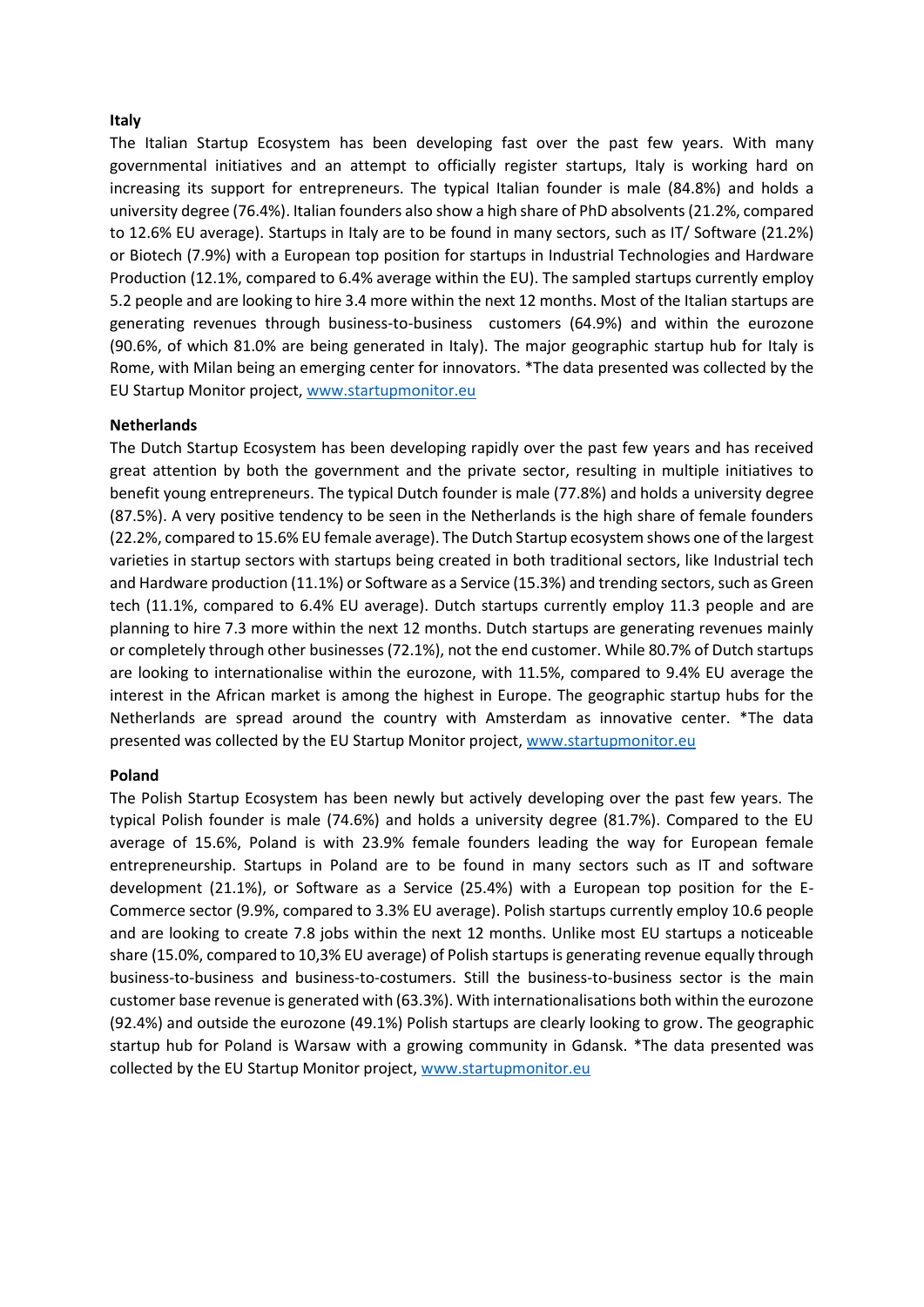## **Portugal**

The Portuguese Startup Ecosystem has been rapidly developing over the past five years and many governmental steps have been taken to advance the growth of the ecosystem. The typical Portuguese founder is male (94.9%, compared to the EU average of 82.8%) and holds a university degree (91.0%). Startups in Portugal are to be found in many sectors, such as Software as a Service (16.7%) or E-Commerce (3.9%). Portuguese startups on average currently employ 8.8 people and are looking to hire 7.3 more within the next 12 months. Revenue is being generate mainly through business-to-business markets (75.2%). Portuguese startups show a great interest in internationalisation and with 96.9% the vast majority is looking to grow within the eurozone. The participating startups had a global approach to growth and are also looking beyond Europe and want to enter foreign markets such as the Middle East (18.4%), South America (21.5%, compared to 14.8% EU average) or Africa (second highest interest in Europe with 18.5%, compared to 9.4% EU average). Th geographic startup hub for Portugal is Lisbon. \*The data presented was collected by the EU Startup Monitor project[, www.startupmonitor.eu](http://www.startupmonitor.eu/)

## **Slovakia**

The Slovakian Startup Ecosystem has been newly developing over the last few years. The typical Slovakian founder is male (76.5%) and has a university degree (85.3%). Compared to the EU average of 15.6% female founders, Slovakia is a great example for female entrepreneurship, which is reflected by a share of 23.5% female founders. Startups in Slovakia are to be found in many sectors such as Software as a Service (20.6%) and IT (11.8%), Slovakia holds a European top position for Education startups (11.8%, compared to 3.5% EU average). Slovakian startups currently employ 21.2 people, which is way above the EU average of 12.8. Slovakian startups are looking to expand and plan to hire 9.5 more people within the next 12 months. Unlike most European startups, Slovakian startups are mainly or completely generating revenues both through business-to-business (32.7%) and businessto-costumers (19.2%, compared to 6.6% EU average). With a high interest to internationalise outside of the eurozone (50.0%, compared to 39.7% EU average) and to non-EU member states (40.0%, compared to 27.0% EU average), Slovakian startups are showing a global approach to growing their business. The geographic startup hub in Slovakia is Bratislava. \*The data presented was collected by the EU Startup Monitor project, [www.startupmonitor.eu](http://www.startupmonitor.eu/)

## **Slovenia**

The Slovenian Startup Ecosystem has been newly but actively developing over the past few years. The typical Slovenian founder is male (80.6%) and holds a university degree (69.4%). With 27.8%, compared to the EU average of 13.6%, Slovenia is also a great example for successful founders without university degrees. Startups in Slovenia are to be found in many sectors such as Online service portals (11.1%, compared to 3.6% EU average), or Consulting (11.1%) with a European top position for the educational sector (8.3%, compared to 3.5% EU average). Slovenian startups currently employ 5.4 people, which is very low compared to the EU average (12.8 employees per startup) but show ambition to grow both nationally and internationally. The startups plan to double in size by on average hiring 5.8 new employees within the next 12 months. For internationalisation 92.6% are looking to grow within the eurozone. 22.2% are also interested to internationalise to the Middle East (compared to 15.3% EU average) and South Africa (compared to 14.8% EU average). 74.4% of revenue is generated through business-to-business sectors. The geographic startup hub for Slovenia is Ljubljana with a growing community in Maribor. \*The data presented was collected by the EU Startup Monitor project, [www.startupmonitor.eu](http://www.startupmonitor.eu/)